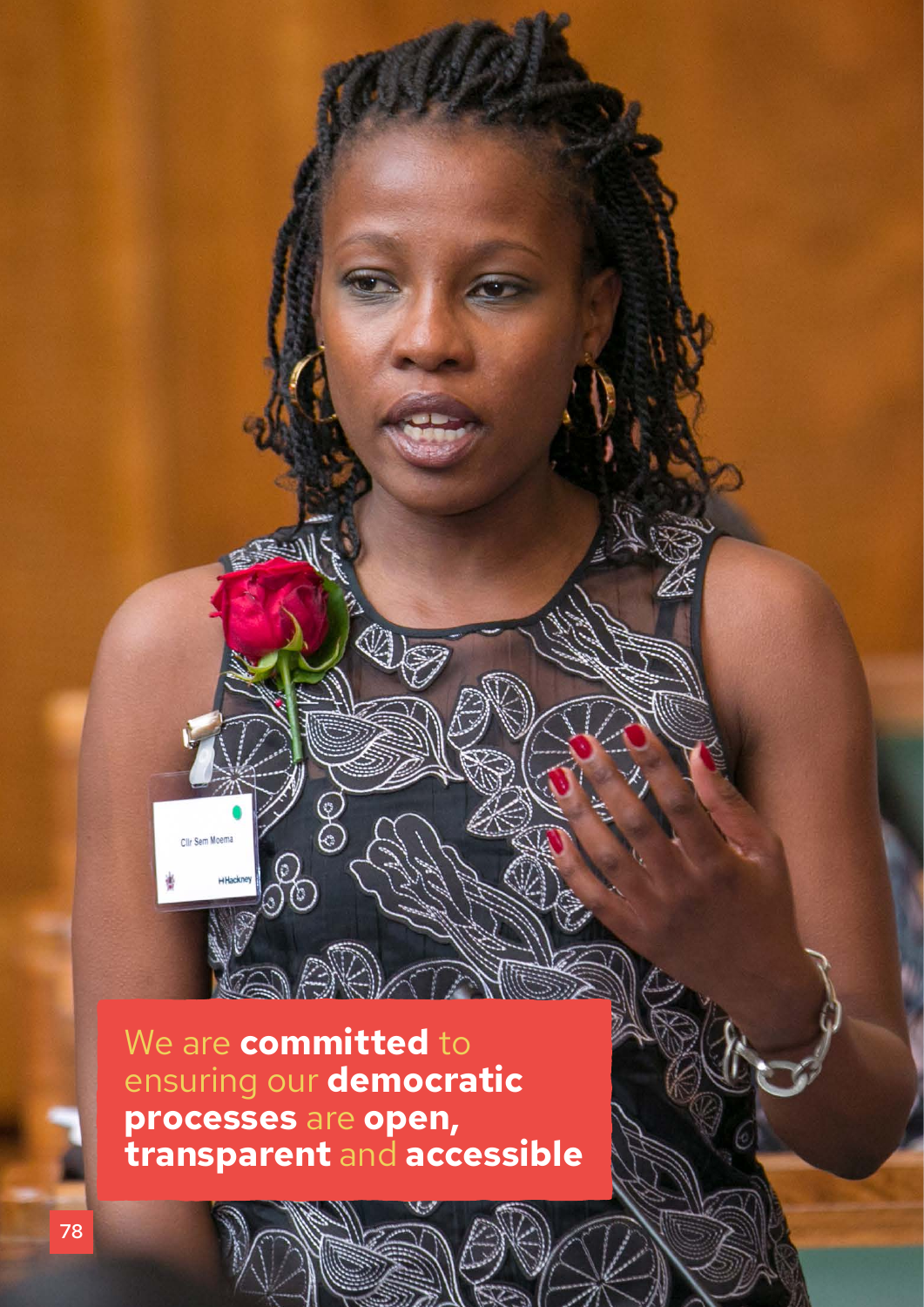## 9. OUR PROMISE TO **HACKNEY**

**Hackney Labour is committed to the highest standards of public life and accountability. We will work for all Hackney residents, all year round, not just at election time. We were the first to introduce virtual meetings during lockdown to keep the Council's functions accessible.**

**Your Labour Councillors and Mayor will be accountable to the people of Hackney.** We are committed to ensuring our democratic processes are open, transparent and accessible, ensuring the Council works with you for a **better Hackney.** 

Our promise to you:

- **•** We will hold **regular surgeries** near you and on the doorstep and we will get back to you about your issues and concerns in good time.
- **•** We will make the Council's democratic functions **more accessible** and review the Council's constitution.
- **•** We will hold an annual **'Mayor's Question Time'** that is open to everyone to ask questions and give feedback directly to the Mayor.
- **•** We will ensure that the Mayor and the Cabinet are **held to account**  at Council meetings and in public forums.
- **•** We will protect and invest in the strong and independent **scrutiny function** sitting at the heart of the Council, questioning the Council's activities and reporting back to residents.
- **•** We will **explore innovative ways**  of working and consulting with residents and find new ways for residents to contribute to the Council's decision making process.